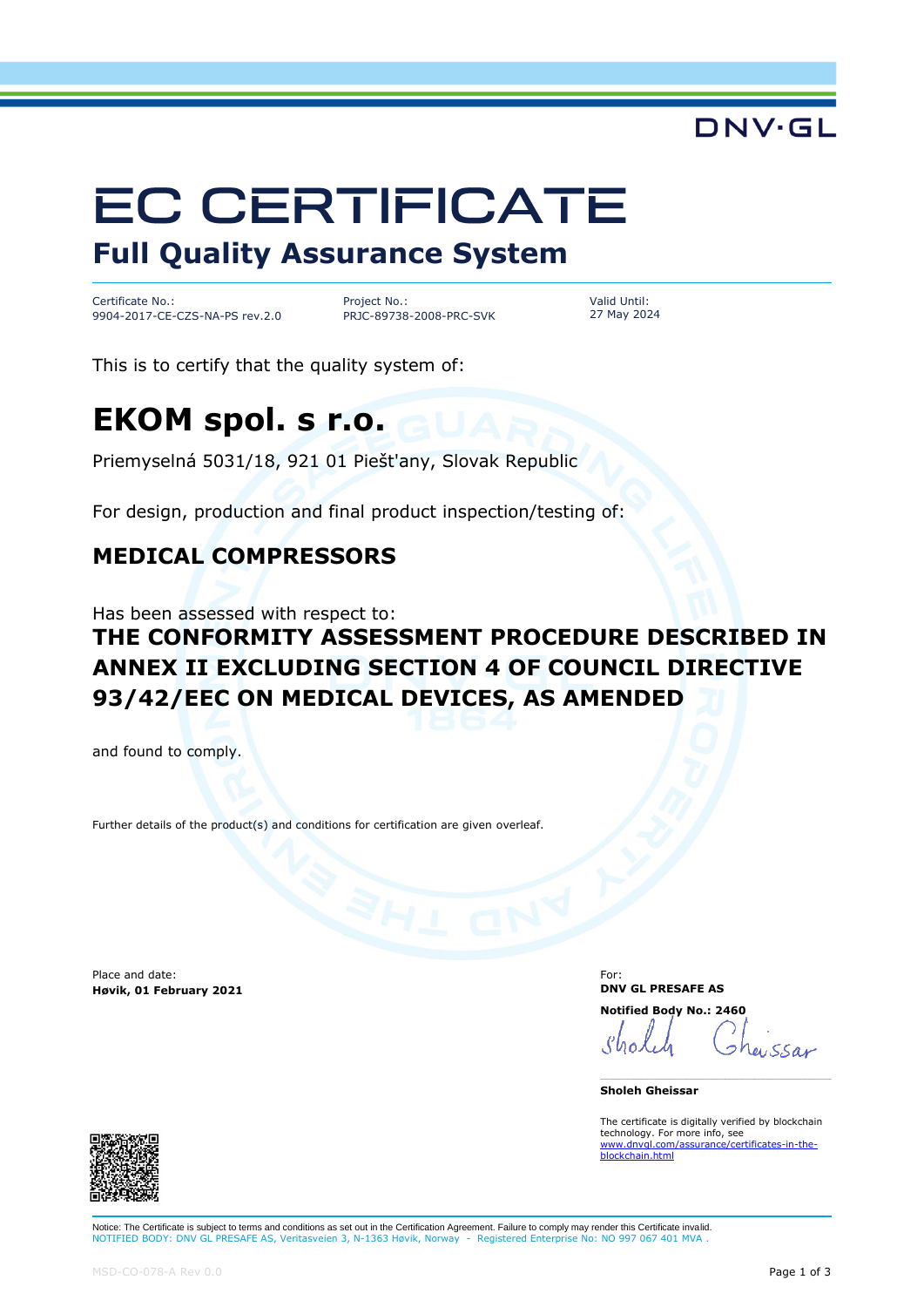# **DNV·GL**

Certificate No.: 9904-2017-CE-CZS-NA-PS rev.2.0 Project No.: PRJC-89738-2008-PRC-SVK Valid Until: 27 May 2024

#### **Jurisdiction**

Application of Council Directive 93/42/EEC of 14 June 1993, adopted as "Forskrift om Medisinsk Utstyr" by the Norwegian Ministry of Health and Care Services.

Certificate history:

| <b>Revision</b> | <b>Description</b>                                                                                                                                                         | <b>Issue Date</b> |
|-----------------|----------------------------------------------------------------------------------------------------------------------------------------------------------------------------|-------------------|
| 0.0             | Supersedes DNV GL (NB0434) certificate<br>No. 106326-2011-CE-CZS-NA following transfer of<br>notified body function to DNV Nemko Presafe AS<br>(NB2460) at recertification | 2017-05-22        |
| 1.0             | Exclusion of DK50 D, DK50 DM from certificate<br>2020-04-01<br>Extension in scope -new products (in bold) added                                                            |                   |
| 2.0             | <b>Re-certification</b>                                                                                                                                                    | 2021-02-01        |

#### Products covered by this Certificate:

| <b>Product Description</b> | <b>Product Name</b><br>$132 - 11$        | <b>Class</b> |
|----------------------------|------------------------------------------|--------------|
| Medical compressors        | DK50 DS<br>DK50 DE<br>DK50 DI<br>AIR-550 | IIb          |

The complete list of devices is filed with the Notified Body

#### **Sites covered by this certificate**

| <b>Site Name</b>   | <b>Address</b>                                                  |
|--------------------|-----------------------------------------------------------------|
| EKOM spol. s r. o. | Priemyselná 5031/18, 921 01 Piešťany, Slovak<br><b>Republic</b> |